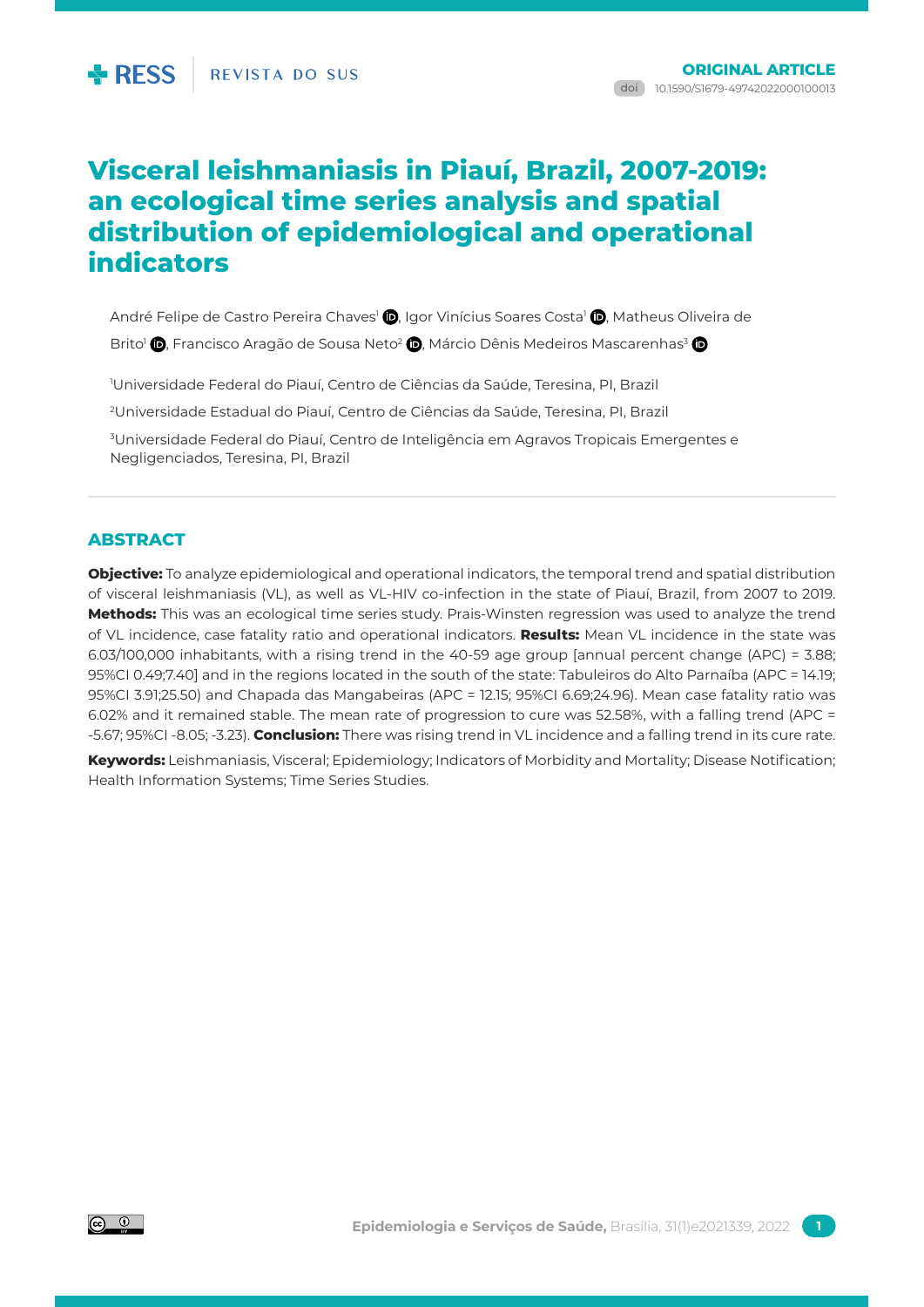# **Introduction**

Visceral leishmaniasis (VL) is a communicable disease with worldwide distribution, typically associated with poor living conditions. According to World Health Organization data, 83 countries or territorial areas are currently considered endemic, or have reported cases of VL; more than 95% of new VL cases globally are concentrated in just ten countries, including Brazil.<sup>1</sup> It is estimated that 50,000 to 90,000 new cases of this disease occur each year, although only 25% to 45% of them are reported.2

Historically known as a rural endemic, VL has led to epidemics in several large Brazilian cities in recent decades, making the disease a serious public health problem.<sup>3</sup> There is evidence of the relationship between VL and the country's increasing deforestation and urbanization process, along with human interference in wildlife habitats, leading to the rapid spread of the disease in cities.<sup>4</sup> Certain problems such as low income, lack of medical care and the population having little knowledge about the disease, consequences of the lack of public policies or inefficiency thereof, contribute to the persistence of endemic situations.5 Another relevant issue is the high frequency of VL and human immunodeficiency virus (HIV) coinfection, due to the high prevalence of the latter when associated with the increase in VL cases, this being a reason for concern among health professionals, including those who work in epidemiological surveillance, given the severity of the cases and the rapid clinical progression of HIV-positive individuals to manifestation of acquired immunodeficiency syndrome (AIDS).6

VL is caused by parasites of the *Leishmania donovani* complex, including the species that causes the disease in Brazil, namely *Leishmania infantum*. The mosquito species *Lutzomyia longipalpis* and *Lutzomyia cruzi*, both belonging to the sand fly subfamily, are the two main vectors of VL and transmit the

| <b>Study contributions</b>          |                                                                                                                                                                                                                                                                           |  |  |  |  |
|-------------------------------------|---------------------------------------------------------------------------------------------------------------------------------------------------------------------------------------------------------------------------------------------------------------------------|--|--|--|--|
| <b>Main results</b>                 | Visceral Leishmaniose (VL)<br>predominated in males and<br>children, was associated with<br>social vulnerability and was a<br>significantly underreported<br>disease. Moreover, it had a<br>strong endemic trend in most<br>of the state of Piauí.                        |  |  |  |  |
| <b>Implications</b><br>for services | This study offers health<br>services a broad panorama of<br>the VL profile in Piauí, both in<br>relation to the population most<br>affected by the disease and<br>also the locations where the<br>government needs to be more<br>incisive in promoting health<br>actions. |  |  |  |  |
| <b>Perspectives</b>                 | Greater efforts are expected<br>from the government to<br>change the epidemiological<br>scenario of VL in Piauí, Actions<br>to combat the disease should<br>be adopted, focusing on the<br>main vulnerabilities presented<br>in this study.                               |  |  |  |  |

disease to humans during infected female sand fly blood meals.<sup>7</sup>

Brazil concentrated 97% of VL cases in the Americas in 2019, portraying the seriousness of the problem for the country with regard to its surveillance and control. In the Brazilian territory, during the period from 2007 to 2017, the VL incidence coefficient ranged from 1.7 to 2.0 cases per 100,000 inhabitants, while its case fatality ratio increased from 5.9% to 8.8%: the highest case fatality ratio occurred in 2015 and 2016, and the number of VL deaths corresponded to 9% of total deaths in the 2007-2016 ten-year period.8

The Plan of Action to Control Leishmaniasis in the Americas was approved in 2017. It aims to reduce morbidity and mortality by strengthening the diagnosis, treatment, rehabilitation, prevention, surveillance and control of infection by the year 2022.<sup>8</sup>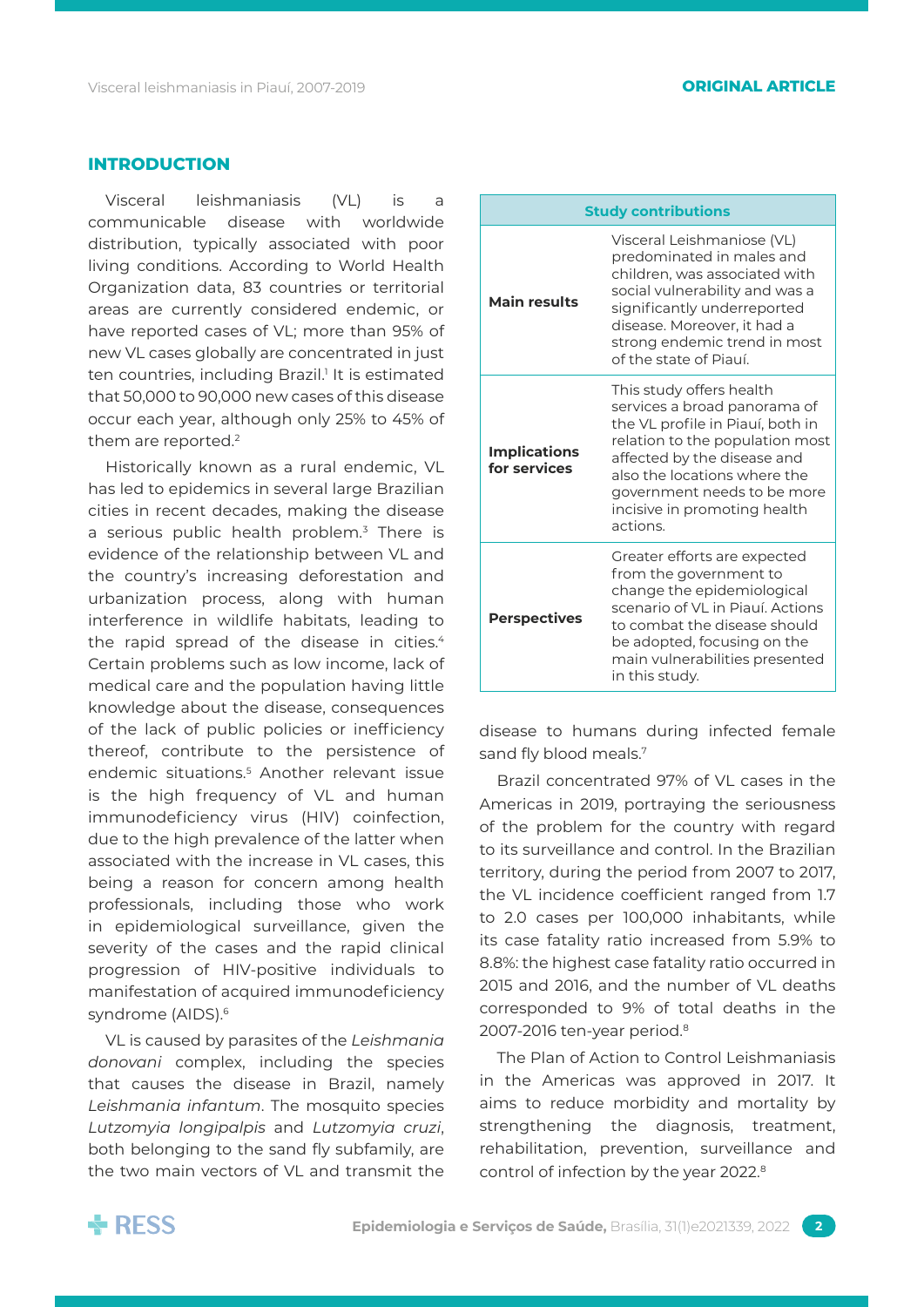VL is expanding in Brazil. Its occurrence is highest in the Northeast region of the country, where 56.7% of diagnosed cases were recorded in 2019, with the state of Piauí accounting for 9.6% of Brazil's VL case notifications.<sup>9</sup> The VL incidence rate in Piauí was 5.9/100,000 inhab. in 2018, this being three times higher than the national average of 1.85/100,000 inhab. in the same year.<sup>10</sup>

The objective of this study was to analyze epidemiological and operational indicators, the temporal trend and spatial distribution of visceral leishmaniasis (VL), as well as VL-HIV co-infection in the state of Piauí, in the period from 2007 to 2019.

# **Methods**

### *Study design and period*

This was an ecological time series study using records of new confirmed cases of VL in people resident in Piauí, notified on the Notifiable Health Conditions Information System (SINAN) between 2007 and 2019. Its unit of analysis was the state of Piauí, divided into 11 health regions, each one aggregating municipalities surrounding an urban center with regional health service referral facilities.

### *Study site*

In 2020 Piauí had an estimated population of 3,281,480 inhabitants, population density of 12.4 inhab. per km<sup>2</sup> and a human development index of 0.646, ranking  $24<sup>th</sup>$  among the 27 Brazilian states, below the national average of 0.765.

#### *Data source*

The SINAN data on notification of confirmed VL cases were obtained between September and October 2020, while the data on the resident population in September 2020 came from projections made by the Brazilian Institute of Geography and Statistics. Both databases are available on the website of the

Brazilian National Health System Information Technology Department (DATASUS) and can be accessed using the TabNet tool.<sup>11</sup>

A 'new VL case" is defined as confirmation of VL, either by laboratory or clinicalepidemiological criteria, reported for the first time in an individual, or by exacerbation of symptoms after 12 months of clinical cure, provided there is no evidence of immunodeficiency.12 We selected new confirmed leishmaniasis cases notified between 2007 and 2019. The indicators were calculated according to definitions provided in the Indicator Booklet, prepared by the Ministry of Health Technical Group on Leishmaniasis.<sup>13</sup>

### *Epidemiological indicators*

The VL incidence rate was calculated by dividing the number of new VL cases by the resident population during the study period, multiplied by 100,000 inhabitants. The case fatality ratio was calculated by dividing the number of VL deaths by the total number of new VL cases of visceral leishmaniasis multiplied by 100. Percentage laboratory confirmation was calculated by dividing the number of laboratory-confirmed VL cases by the total number of new VL cases multiplied by 100.

#### *Variables*

The following sociodemographic variables were analyzed: sex (male; female); age group (in years: 0-4; 5-9; 10-19; 20-39; 40- 59; 60 or over); race/skin color (white; black; yellow; brown; indigenous; no information); schooling (illiterate/elementary education; high school education; higher education); zone of residence (urban; rural/periurban; no information); and health region in the state (Carnaubais; Chapada das Mangabeiras; Cocais; Entre Rios; Planície Litorânea; Serra da Capivara; Tabuleiros do Alto Parnaíba; Vale do Canindé; Vale do Rio Guaribas; Vale do Sambito; Vale dos Rios Piauí e Itaueiras).

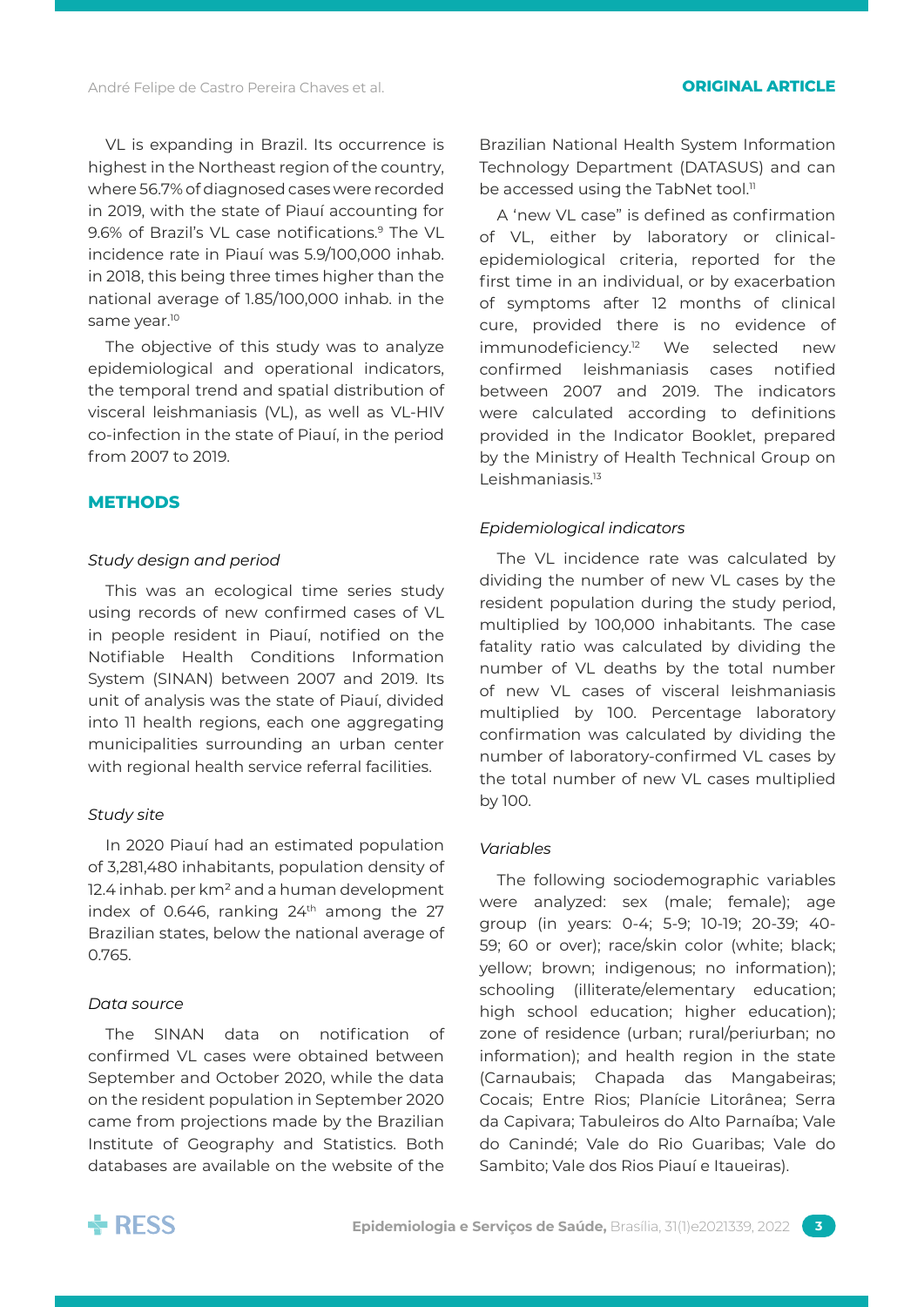The following clinical variables were analyzed: VL-HIV coinfection (yes; no; no information); confirmation criterion (laboratory; clinical-epidemiological); diagnosis via parasitology (positive; negative; not performed); diagnosis via indirect immunofluorescence (positive; negative; not performed); and clinical progression (cure; death from VL; transfer; death from other cause; dropout; no information).

# *Operational indicators*

The proportion of VL cases coinfected with HIV was obtained by dividing the total number of new VL cases in HIV coinfected individuals by the total number of new VL cases multiplied by 100. Progression to clinical cure was calculated by dividing the total number of new VL cases that progressed to clinical cure by the total number of new VL cases multiplied by 100. The proportion of VL cases with unknown progression was calculated according to the quotient between the total number of VL cases (new and recurrent) with unknown progression and the total number of VL cases (new and relapsed) with unknown progression multiplied by 100.

Case characterization was presented in terms of absolute and relative frequencies, with association according to sex being verified by the Mantel-Haenszel chi-square test. The Prais-Winsten linear regression model was applied for the trend analysis, calculating annual percent change (APC) and its 95% confidence intervals (95%CI) using Stata version 14 (StataCorp LP, College Station, USA). The trend of the indicators we analyzed was interpreted as rising (p-value<0.05 and positive regression coefficient), falling (p-value<0.05 and negative regression coefficient), and stable (p-value>0.05); in all cases, statistical significance was attested by a p-value<0.05. The indicators were disaggregated by health region and presented in the form of maps, prepared using the Tabwin application.

### *Ethical considerations*

As this was a study that used public domain secondary data in which cases were not identified, there was no need to submit it for approval by a Research Ethics Committee.

# **Results**

A total of 2,521 new confirmed visceral leishmaniasis cases were notified in Piauí between 2007 and 2019. The year with the highest number of cases in the time series analyzed was 2007, accounting for 237 registered VL cases, while the lowest number of occurrences (145 registered cases) was in 2019. The average number of cases recorded per year was 193.9, with an increase or decrease in notifications from one year to another, with greater positive variation observed in the 2013- 2014 two-year period (+66 cases), and greater negative variation in the 2007-2008 two year period (-47 cases).

Among children under 9 years of age, most cases were female (62.4%), while in the 20-59 year age group there was a greater proportion of male cases (50.9%) (p<0.001). There was a predominance of people of black/brown race/skin color (91.7%), people who were illiterate or had elementary education (80.1%) and those living in urban areas (67.9%). With regard to clinical aspects, laboratory-confirmed VL cases prevailed (87.4%), and the percentage of positive parasitology tests was higher among males (56.2%). Regarding diagnosis by indirect immunofluorescence test, a higher proportion of positive results was found in females (27.0%), compared to males (21.5%). Moreover, attention is drawn to the percentage of indirect immunofluorescence tests that were not performed, both in the case of males (67.8%) (p=0.002) and females (62.1%) (p=0.002). The proportion of cases of VL-HIV co-infection was 12.4% (p<0.001) in males, this being higher than that found

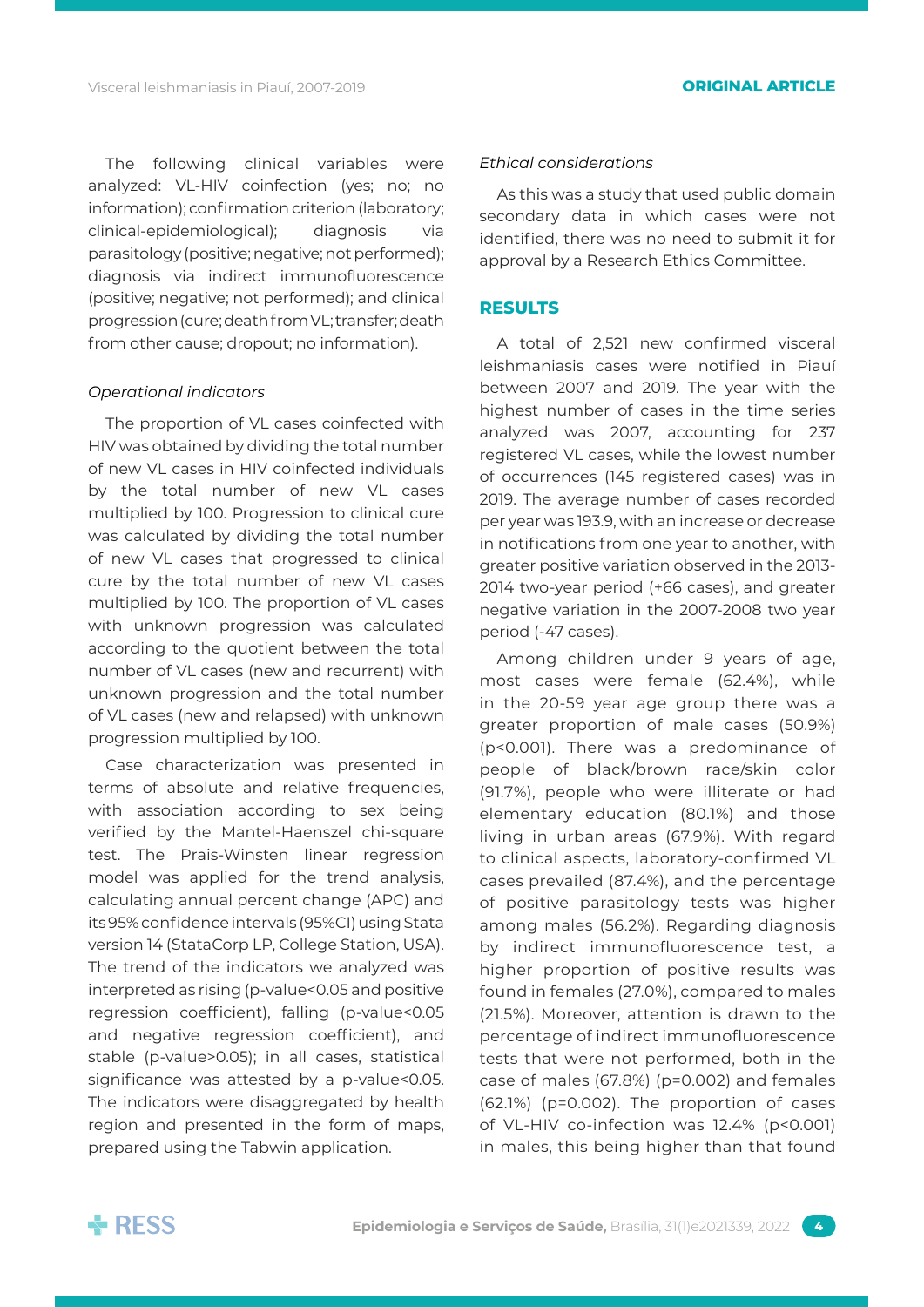in females (6.1%). Finally, the proportion of individuals with a record of progression to clinical cure was 52.4% in both sexes. However, there was a considerable percentage of records with no information about this variable (35.9%) (Table 1).

The mean VL incidence rate in the study period was 6.03/100,000 inhab., ranging from 7.57 in 2007 to 4.43 in 2019. A rising trend in this indicator was observed in the Chapada

das Mangabeiras region (APC = 12.15; 95%CI 6.69;24.96) and the Tabuleiros do Alto Parnaíba region (APC = 14.19; 95%CI 3.91;25.50), located in southern Piauí. A falling trend was only found in the Planície Litorânea region (APC = -8.77; 95%CI -14.45;-2.71). The mean case fatality ratio was 6.02%, ranging from 6.33% in 2007 to 4.14% in 2019, so that the trend was found to be stable (Table 2; Figure 1).

| Table 1 – Sociodemographic and clinical characteristics of new visceral leishmaniasis cases |  |  |
|---------------------------------------------------------------------------------------------|--|--|
| (n=2,521), Piauí, 2007-2019                                                                 |  |  |

|                                 | <b>Total</b> |      | <b>Male</b> |      | <b>Female</b> |      |                      |
|---------------------------------|--------------|------|-------------|------|---------------|------|----------------------|
| <b>Variables</b>                | n            | %    | n           | %    | n             | %    | p-value <sup>a</sup> |
| Age group (in years)            |              |      |             |      |               |      | < 0.001              |
| $0 - 9$                         | 1,077        | 42.7 | 557         | 33.0 | 520           | 62.4 |                      |
| $10-19$                         | 212          | 8.4  | 143         | 8.5  | 69            | 8.3  |                      |
| 20-39                           | 646          | 25.6 | 529         | 31.3 | 117           | 14.0 |                      |
| 40-59                           | 415          | 16.5 | 331         | 19.6 | 84            | 10.1 |                      |
| $\geq 60$                       | 171          | 6.8  | 128         | 7.6  | 43            | 5.2  |                      |
| Race/skin color                 |              |      |             |      |               |      | 0.150                |
| Black/brown                     | 2,311        | 91.7 | 1,562       | 92.5 | 749           | 89.9 |                      |
| White                           | 115          | 4.6  | 67          | 4.0  | 48            | 5.8  |                      |
| Yellow                          | 18           | 0.7  | 10          | 0.6  | 8             | 1.0  |                      |
| Indigenous                      | 7            | 0.2  | 6           | 0.4  | 1             | O.1  |                      |
| No information                  | 70           | 2.8  | 43          | 2.5  | 27            | 3.2  |                      |
| <b>Schooling</b> <sup>b</sup>   |              |      |             |      |               |      | 0.678                |
| Illiterate/elementary education | 1,065        | 80.1 | 825         | 79.8 | 240           | 81.1 |                      |
| High school education           | 246          | 18.5 | 200         | 19.3 | 46            | 15.5 |                      |
| Higher education                | 19           | 1.4  | 9           | 0.9  | 10            | 3.4  |                      |
| Zone of residence               |              |      |             |      |               |      | 0.438                |
| Urban                           | 1,713        | 67.9 | 1,149       | 68.1 | 564           | 67.7 |                      |
| Rural/periurban                 | 726          | 28.8 | 492         | 29.1 | 234           | 28.1 |                      |
| No information                  | 82           | 3.3  | 47          | 2.8  | 35            | 4.2  |                      |
| <b>Confirmation criterion</b>   |              |      |             |      |               |      | 0.603                |
| Laboratory                      | 2,203        | 87.4 | 1471        | 87.1 | 732           | 87.9 |                      |
| Clinical-epidemiological        | 318          | 12.6 | 217         | 12.9 | 101           | 12.1 |                      |

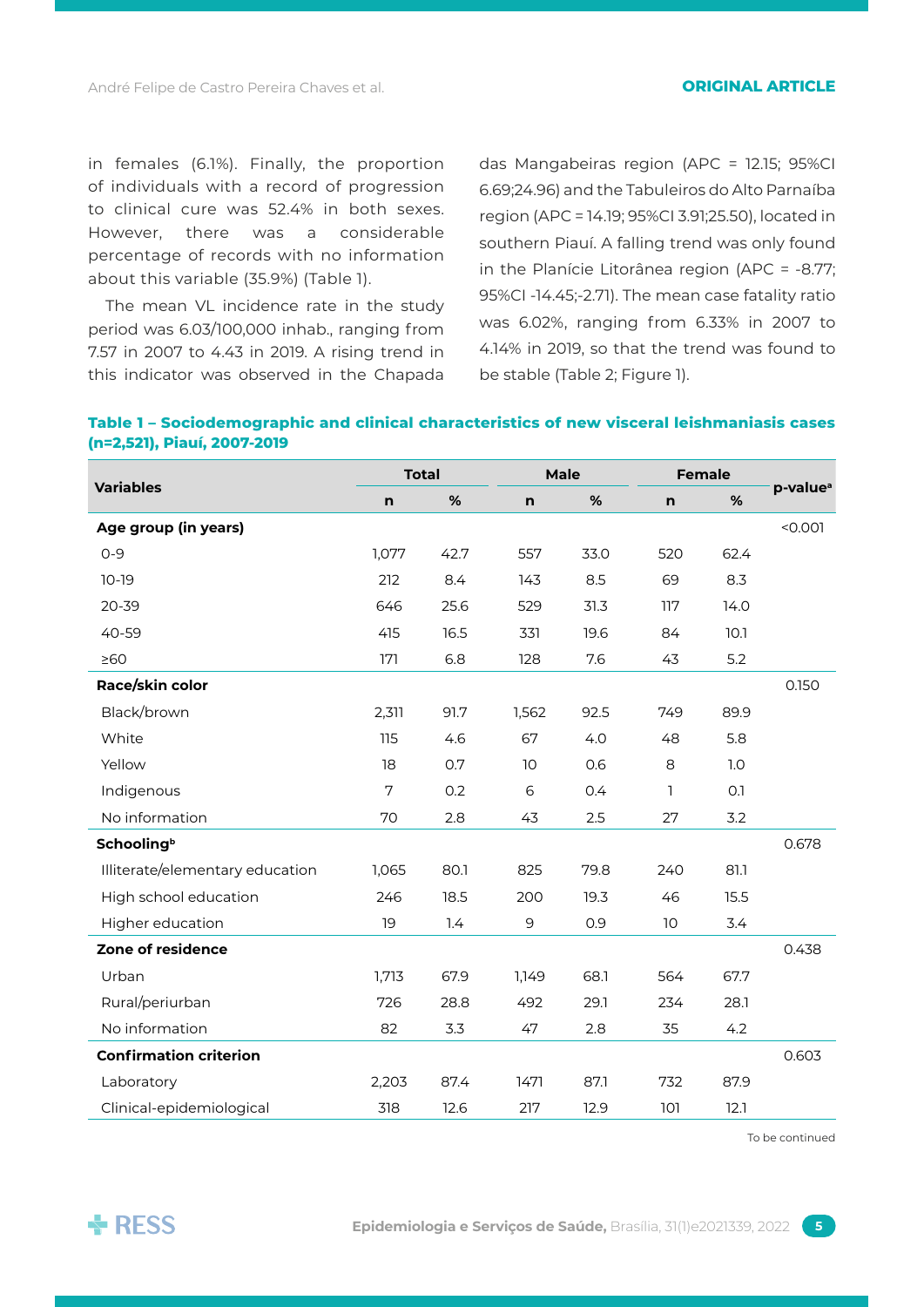#### Continuation

# **Table 1 – Sociodemographic and clinical characteristics of new visceral leishmaniasis cases (n=2,521), Piauí, 2007-2019**

| <b>Variables</b>                                      | <b>Total</b> |      | Male  |      | <b>Female</b> |      |                      |
|-------------------------------------------------------|--------------|------|-------|------|---------------|------|----------------------|
|                                                       | n            | %    | n     | %    | n             | %    | p-value <sup>a</sup> |
| <b>Diagnostic parasitology</b>                        |              |      |       |      |               |      | 0.002                |
| Positive                                              | 1,374        | 54.5 | 949   | 56.2 | 425           | 51.0 |                      |
| Negative                                              | 464          | 18.4 | 315   | 18.7 | 149           | 17.9 |                      |
| Not performed                                         | 683          | 27.1 | 424   | 25.1 | 259           | 31.1 |                      |
| <b>Diagnosis using indirect</b><br>immunofluorescence |              |      |       |      |               |      | 0.002                |
| Positive                                              | 588          | 23.3 | 363   | 21.5 | 225           | 27.0 |                      |
| Negative                                              | 271          | 10.7 | 180   | 10.7 | 91            | 10.9 |                      |
| Not performed                                         | 1,662        | 65.9 | 1,145 | 67.8 | 517           | 62.1 |                      |
| VL <sup>c</sup> -HIV <sup>d</sup> coinfection         |              |      |       |      |               |      | < 0.001              |
| Yes                                                   | 261          | 10.4 | 210   | 12.5 | 51            | 6.1  |                      |
| No                                                    | 1,906        | 75.6 | 1,265 | 74.9 | 641           | 77.0 |                      |
| No information                                        | 354          | 14.0 | 213   | 12.6 | 141           | 16.9 |                      |
| <b>Clinical progression</b>                           |              |      |       |      |               |      | 0.071                |
| Cure                                                  | 1,321        | 52.4 | 873   | 51.7 | 448           | 53.8 |                      |
| Death from VL <sup>c</sup>                            | 153          | 6.1  | 95    | 5.6  | 58            | 7.0  |                      |
| Transfer                                              | 110          | 4.4  | 68    | 4.0  | 42            | 5.0  |                      |
| Death from other cause                                | 23           | 0.9  | 17    | 1.0  | 6             | 0.7  |                      |
| Dropout                                               | 9            | 0.3  | 8     | 0.5  | ı             | O.1  |                      |
| No information                                        | 905          | 35.9 | 627   | 37.2 | 278           | 33.4 |                      |

a) Mantel-Haenszel chi-square test; b) Records filled in with 'not applicable' (n=990) or 'no information' (n=201) were excluded; c) VL: Visceral leishmaniasis; d) HIV: Human immunodeficiency virus.

# **Table 2 – Visceral leishmaniasis incidence rate trend (per 100,000 inhabitants), case fatality ratio trend (%) and operational indicator trend (%), Piauí, 2007-2019**

|                                   | Annual                |         | 95%Cla |         |              |
|-----------------------------------|-----------------------|---------|--------|---------|--------------|
| <b>Variables</b>                  | percent<br>change (%) | LL      | UL     | p-value | <b>Trend</b> |
| <b>Epidemiological indicators</b> |                       |         |        |         |              |
| Overall incidence rate            | $-1.16$               | -4.47   | 2.27   | 0.468   | Stable       |
| Incidence rate per health region  |                       |         |        |         |              |
| Carnaubais                        | 3.52                  | $-5.81$ | 13.77  | 0.437   | Stable       |
| Chapada das Mangabeiras           | 12.15                 | 6.69    | 24.96  | 0.040   | Rising       |
| Cocais                            | $-2.47$               | $-6.76$ | 2.01   | 0.246   | Stable       |
| Entre Rios                        | $-1.99$               | $-5.61$ | 1.76   | 0.263   | Stable       |

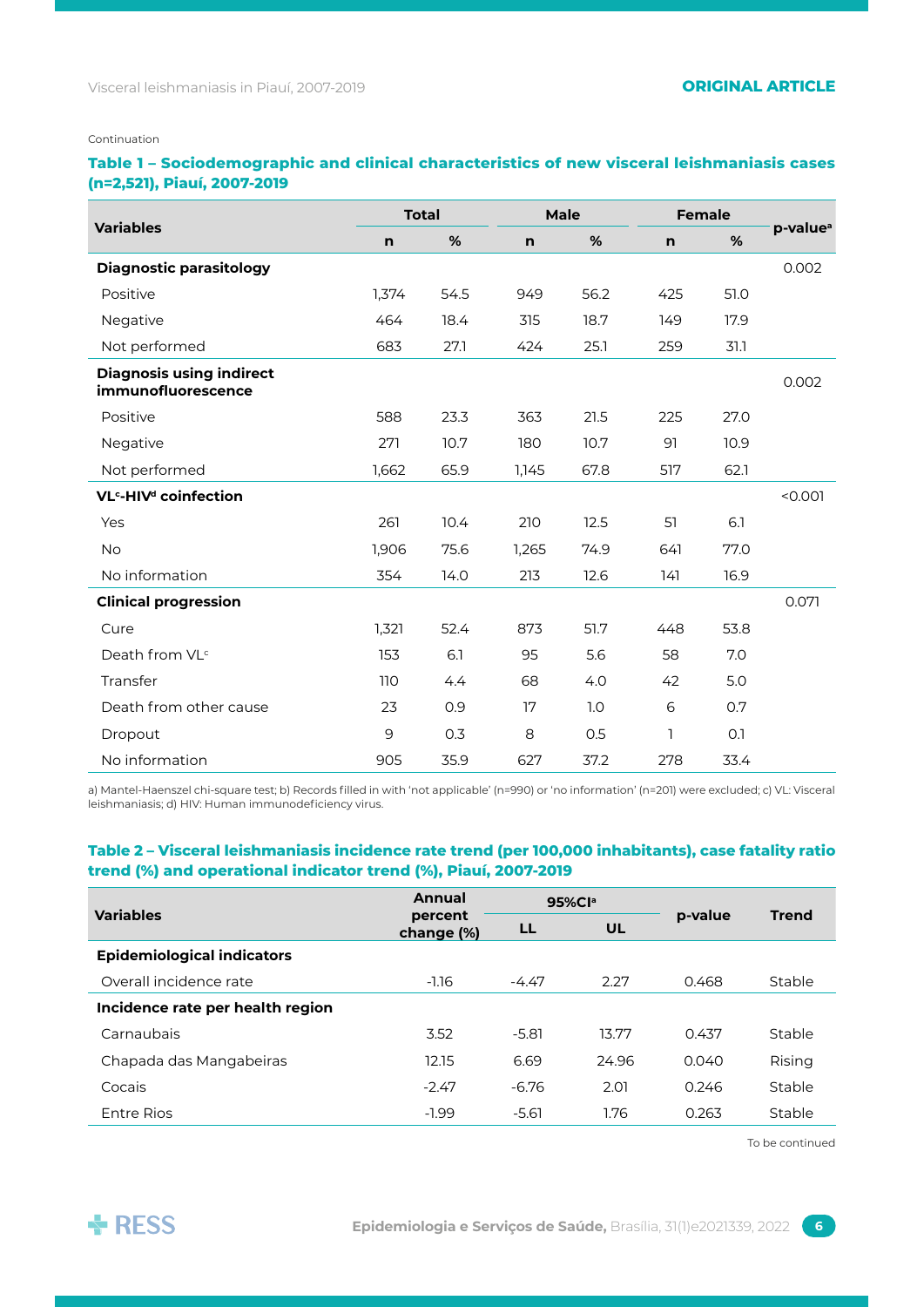Continuation

# **Table 2 – Visceral leishmaniasis incidence rate trend (per 100,000 inhabitants), case fatality ratio trend (%) and operational indicator trend (%), Piauí, 2007-2019**

|                                                 | <b>Annual</b>         |          | 95%Cla    |         |              |
|-------------------------------------------------|-----------------------|----------|-----------|---------|--------------|
| <b>Variables</b>                                | percent<br>change (%) | LL       | <b>UL</b> | p-value | <b>Trend</b> |
| Planície Litorânea                              | $-8.77$               | $-14.45$ | $-2.71$   | 0.009   | Falling      |
| Serra da Capivara                               | $-1.90$               | $-12.15$ | 9.54      | 0.709   | Stable       |
| Tabuleiros do Alto Parnaíba                     | 14.19                 | 3.91     | 25.50     | 0.010   | Rising       |
| Vale do Canindé                                 | 2.15                  | $-11.21$ | 17.53     | 0.745   | Stable       |
| Vale do Rio Guaribas                            | $-1.85$               | $-6.83$  | 3.40      | 0.448   | Stable       |
| Vale do Sambito                                 | $-2.56$               | $-21.26$ | 20.59     | 0.794   | Stable       |
| Vale dos Rios Piauí e Itaueiras                 | $-4.14$               | $-11.50$ | 3.82      | 0.268   | Stable       |
| Casa fatality ratio (%)                         | $-2.62$               | $-6.72$  | 1.66      | 0.202   | Stable       |
| <b>Operational indicators (%)</b>               |                       |          |           |         |              |
| Laboratory confirmation                         | 0.58                  | 0.29     | 0.87      | 0.001   | Rising       |
| HIV <sup>b,c</sup> testing                      | 0.66                  | $-0.20$  | 1.53      | 0.120   | Stable       |
| Parasitology                                    | $-1.48$               | $-2.94$  | 0.00      | 0.050   | Stable       |
| Immune testing                                  | $-10.69$              | $-18.59$ | $-2.03$   | 0.021   | Falling      |
| VL <sup>d</sup> -HIV <sup>b,c</sup> coinfection | 1.90                  | $-2.34$  | 6.33      | 0.347   | Stable       |
| Progression to clinical cure                    | $-5.67$               | $-8.05$  | $-3.23$   | < 0.001 | Falling      |
| Progression unknown                             | 7.02                  | 2.18     | 12.09     | 0.008   | Rising       |

a) 95%CI; 95% confidence interval (LL = lower limit; UL = upper limit); b) Data with effect from 2008; c) HIV: Human immunodeficiency virus; d) VL: Visceral leishmaniasis.

Regarding the VL operational indicators, there was an increase in the percentage of cases with laboratory confirmation (APC = 0.58; 95%CI 0.29;0.87) and in the percentage of cases with unknown information about clinical progression (APC = 7.02; 95%CI 2.18;12.09). There was a downward trend in the percentage of cases with immune testing (APC = -10.69; 95%CI -18.59;-2.03) and in progression to clinical cure (APC = -5.67; 95%CI -8.05;-3.23) (Table 2; Figure 2).

Figure 3 shows the spatial distribution of the VL epidemiological and operational indicators according to the state of Piauí's health regions. The regions with the highest mean VL incidence rates were Entre Rios, where the capital Teresina is located (7.33/100,000 inhab.), Chapada das Mangabeiras (7.11/100,000

inhab.) and Serra da Capivara (6.84/100,000 inhab.) in the south, and Cocais (6.51/100,000 inhab.) in the northern region of the state. The highest proportion of laboratory confirmed cases corresponded to the Planície Litorânea region (93.2%), while only two regions had laboratory confirmation lower than 80%: Serra da Capivara and Vale do Canindé. The highest mean case fatality ratios were found in the Vale dos Rios Piauí e Itaueiras region (8.0%) and the Entre Rios region (7.7%), with the lowest ratio corresponding to the Serra da Capivara region (2.3%). A higher proportion of progression to cure was found in the northern region of the state, mainly in the Planície Litorânea region (66.7%) and the Entre Rios region (61.6%). Piauí's health region with the lowest cure rate was Tabuleiros do Alto Parnaíba (6.3%).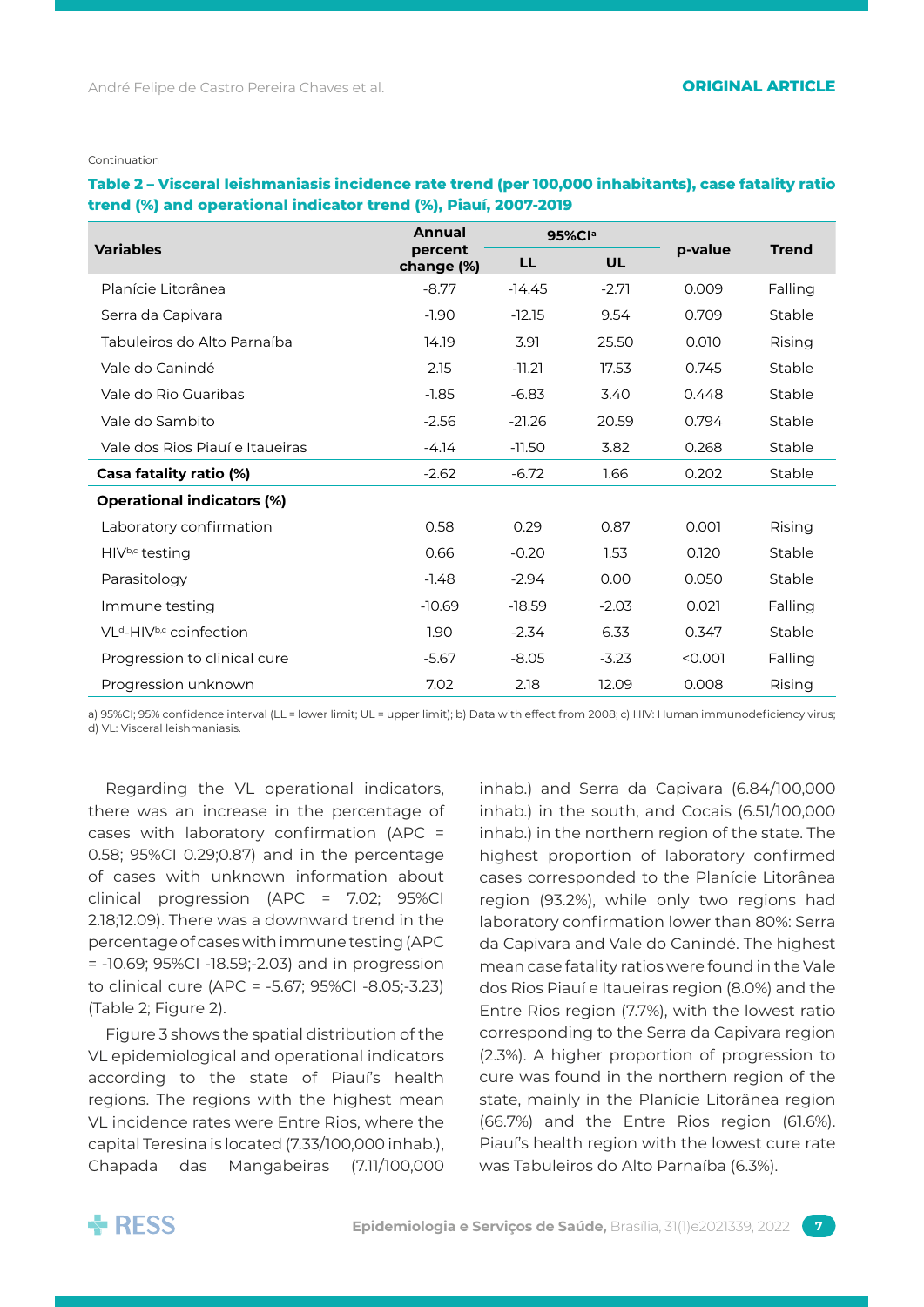

**Figure 1 – Visceral leishmaniasis incidence rate progression, total and by sex, Piauí, 2007-2019**



**Figure 2 – Visceral leishmaniasis operational indicator proportion progression and VL-HIV coinfection case proportion progression, Piauí, 2007-2019**

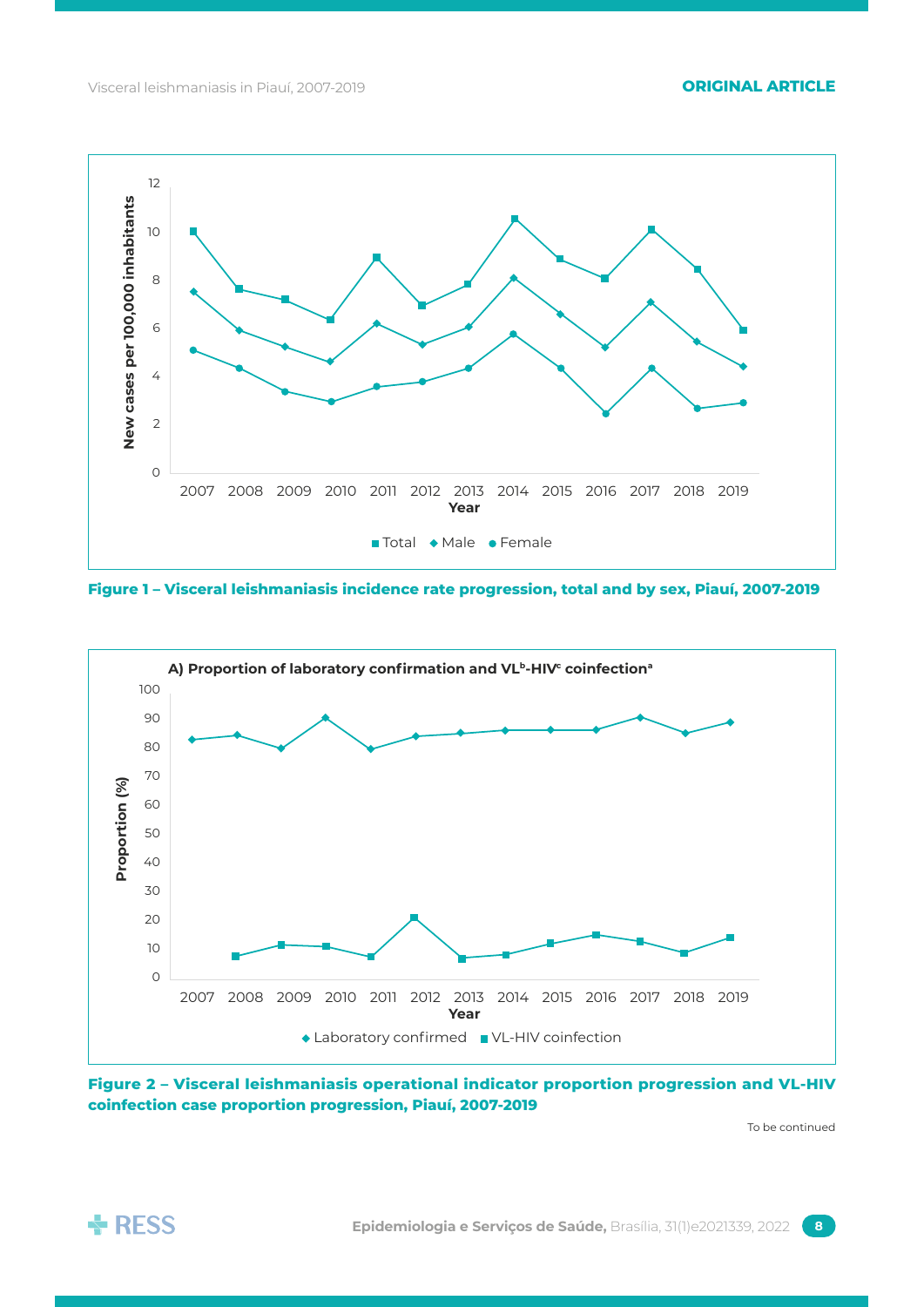#### Continuation



# **Figure 2 – Visceral leishmaniasis operational indicator proportion progression and VL-HIV coinfection case proportion progression, Piauí, 2007-2019**

a) Data with effect from 2008; b) VL: Visceral leishmaniasis; c) HIV: Human immunodeficiency virus.



**Figure 3 – Visceral leishmaniasis mean incidence rate and operational indicator spatial distribution, Piauí, 2007-2019**

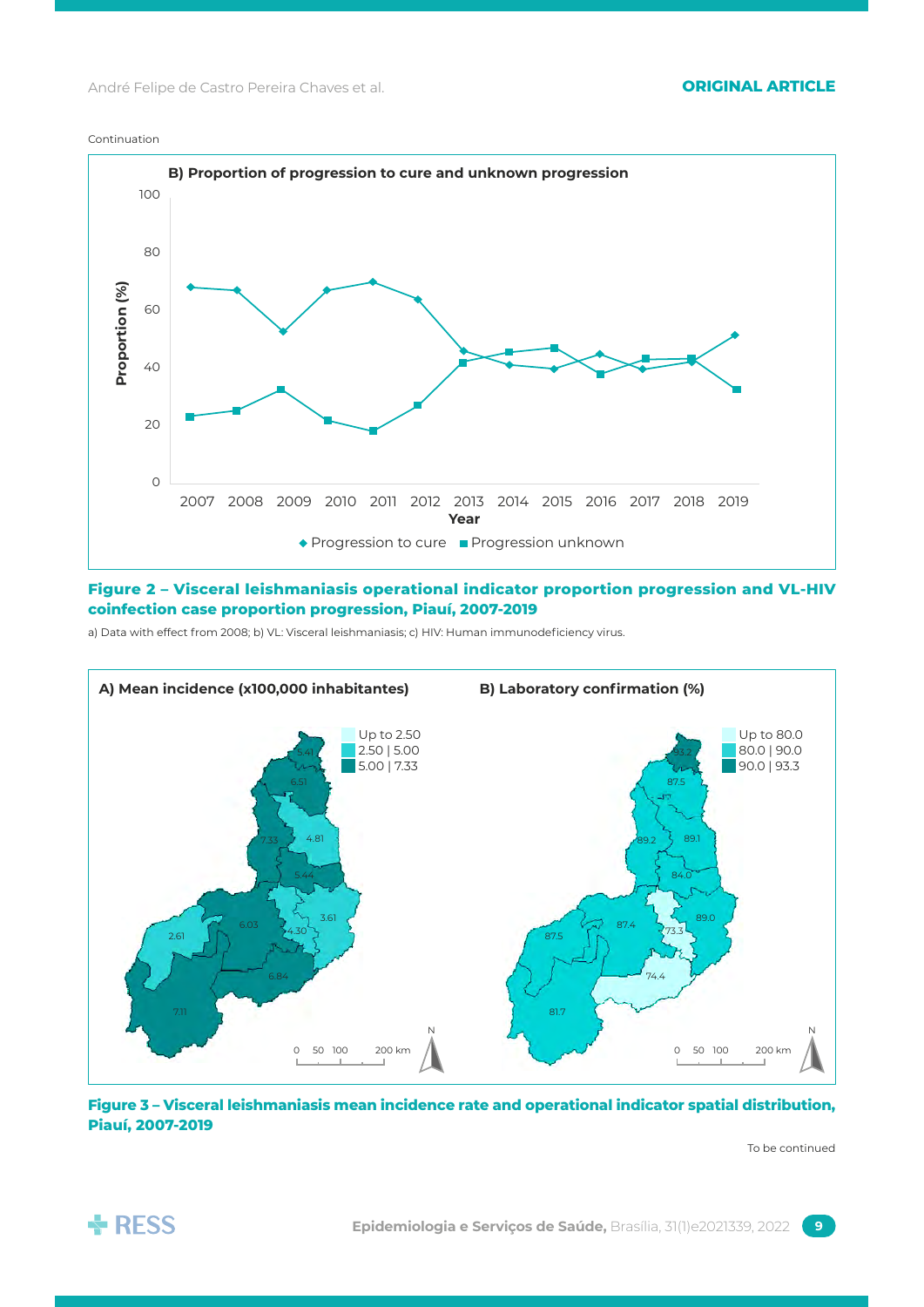



**Figure 3 – Visceral leishmaniasis mean incidence rate and operational indicator spatial distribution, Piauí, 2007-2019**

#### **Discussion**

The study analyzed the epidemiological context of VL in Piauí over a 13 year period. The state has high occurrence of VL cases, and factors such as socioeconomic inequalities and environmental conditions have contributed to the increase in cases of the disease.<sup>14</sup>

A higher proportion of VL was observed in males and in people aged between 20 and 59 years. These data corroborate results of studies conducted in the city of Teresina,<sup>15</sup> and in the northern region of the state of Minas Gerais,<sup>16</sup> where higher proportions of VL were identified, 67% and 64% respectively, in males and in people in this age group. Regarding higher VL occurrence among males, there is a hypothesis that the disease is related to hormonal factors.<sup>17</sup> However, other authors suggest that occurrence of VL may be associated with occupational risks.14,16 It should be noted that both sexes can be affected by VL, and that from the analysis made, one cannot conclude that being of the male sex is a risk factor for infection.

People of black/brown race/skin color were the most affected by the disease, corroborating data from another study carried out in Teresina, in which the authors attributed this result to (i) the difficulty in defining race/skin color in the Brazilian population and (ii) the fact that the largest local population is lowincome and of black or brown race/skin color, and coincidentally the group most affected by the disease.<sup>17</sup>

Most (80%) of the cases occurred in people who were illiterate or had only elementary schooling, thus confirming poverty as one of the determinants of the higher occurrence of VL, since (i) low schooling is a marker of low income and (ii) socioeconomic inequality is high in the state of Piauí. Moreover, the results of the present study confirm the evidence that individuals with low schooling tend to have a

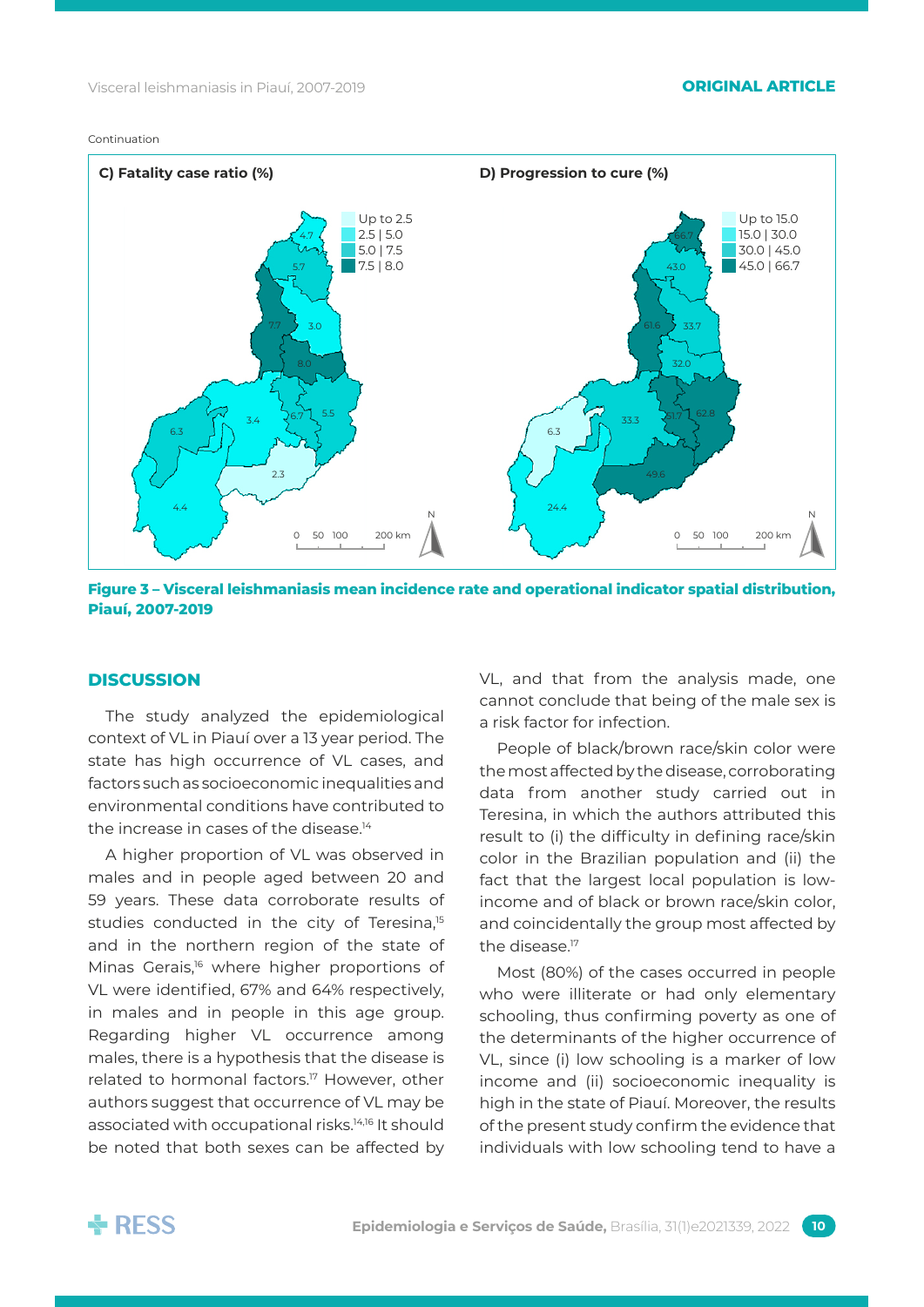lower level of knowledge about VL prevention measures, thus favoring higher incidence of VL cases.<sup>18</sup>

There was a higher proportion of occurrence of VL in urban areas, which accounted for the greatest growth in cases in relation to other areas. Underreporting in rural areas, as a consequence of lack of resources, infrastructure and availability of diagnostic tests, along with the migratory process, precarious socioeconomic conditions and rising deforestation to build houses, roads and factories, are factors that possibly contributed to the increase of cases in urban regions.<sup>19,20</sup> Shortcomings in surveillance activities, such as active tracing and identification of suspected cases, added to the scarcity of qualified financial and human resources, are important factors for the lack of VL control in urban centers.20

Part of the registered cases had VL-HIV coinfection, with higher occurrence among males. Antiretroviral therapy (ART) leads to increased immune response in people living with HIV, reducing opportunistic infections and complications arising from HIV infection. However, low adherence of the HIV-positive population to ART and low demand for care are factors that possibly explain the high frequency of people with this coinfection.21 It is therefore important to carry out detailed investigation of cases in order to confirm and/or rule out VL-HIV coinfection, including testing people with suspected or confirmed VL for HIV. Equally important is ensuring treatment of both diseases, considering that leishmaniasis favors the worsening of HIV infection in individuals with VL.10

According to this study, of Piauí's 11 health regions, Chapada das Mangabeiras and Tabuleiros do Alto Parnaíba are those that have a rising trend, being regions of agrarian expansion located in the southern part of the state. These results are possibly related to the fact that this rural population has greater social vulnerability and lower levels of knowledge about prevention measures.<sup>14</sup>

A study conducted in one of Piauí's municipalities suggested that expansion of VL in urban-rural transition areas suggests that expansion of peripheral neighborhoods in cities may be a determining factor for the persistence of the disease in urban areas.<sup>22</sup> Furthermore, occupying recently deforested areas means that humans can come into closer contact with the breeding environment of the vector that causes the disease and with wildlife reservoirs bearing the parasite.<sup>23</sup>

The high rates of VL in different regions of the state of Piauí can also be explained by the absence of prevention and control measures in part of the municipalities, contrary to Ministry of Health recommendations, besides the lack of trained human resources at the local level.16 Sousa et al.<sup>24</sup> emphasized that according to studies conducted in Brazil, the VL control measures implemented thus far have not been capable of eliminating the transmission of the disease nor preventing the occurrence of new endemics.

The Vale dos Rios Piauí e Itaueiras region and the Entre Rios region had the highest VL case fatality ratios. In relation to Brazil as a whole,<sup>20</sup> the highest VL case fatality ratio (9%) in the last ten years was registered in 2019. This data is ratified by a study conducted in Piauí,<sup>14</sup> between 2015 and 2017, which found a case fatality ratio greater than 7%. The case fatality ratio in the Norte de Minas health macroregion,<sup>4</sup> between 2011 and 2015, of around 8%, was equally high. Late diagnosis and the increase in the number of cases in people who have comorbidities are factors that can explain the high case fatality ratio found, with infectious complications and hemorrhages being the main causes of death from VL.<sup>16,25</sup>

We found a reduction in cases that progressed to cure over the years studied, reaching the lowest percentage (33.1%) in 2019. Otherwise, there was an increase in the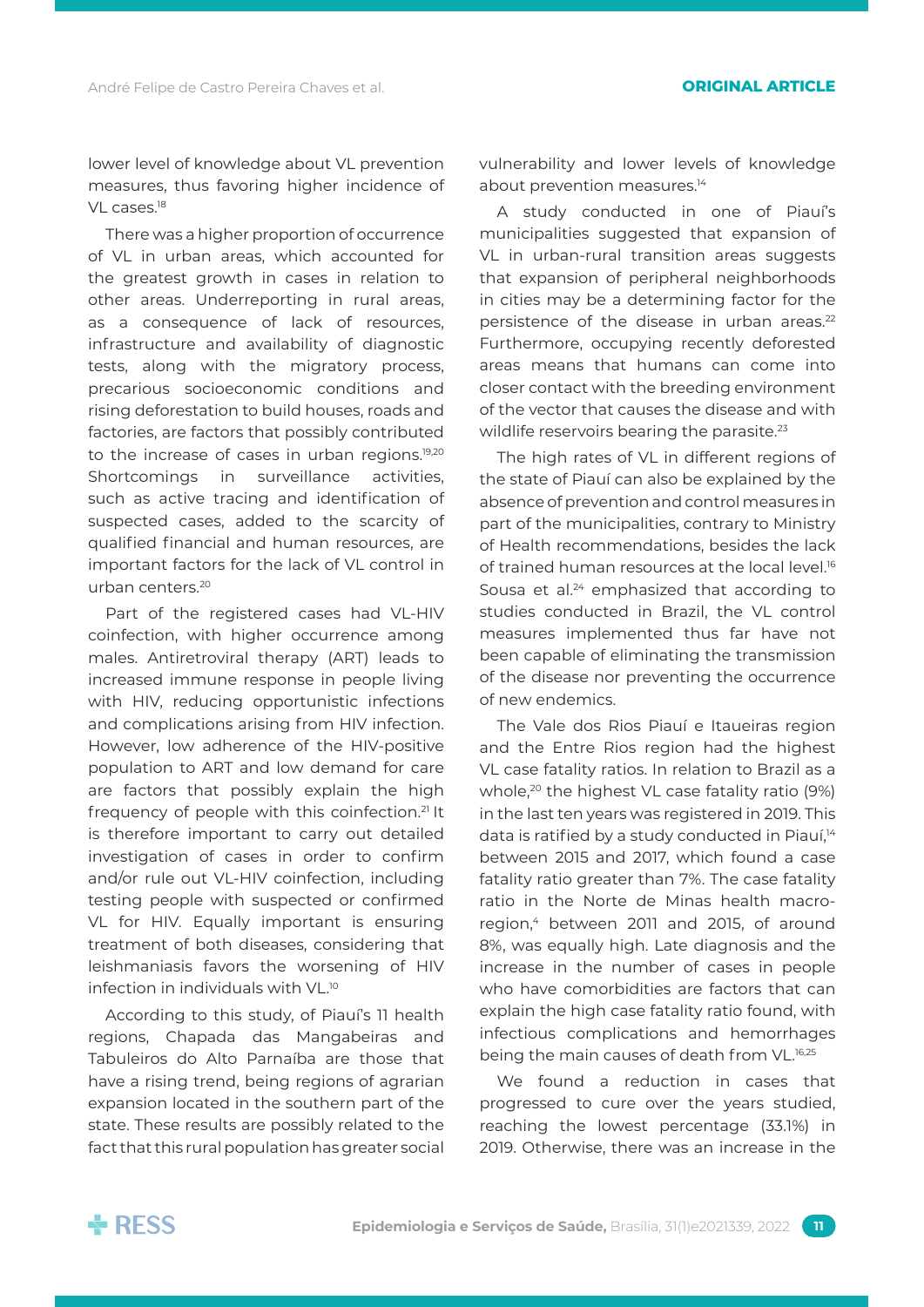frequency of notifications with unknown information about this outcome, which also reached a higher percentage in 2019. These data suggest that this parameter is distorted because of these information losses. Another study conducted in Piauí,<sup>14</sup> between 2015 and 2017, found similar results to this research, having reported a cure rate above 39%. Another study points out that there is a falling trend in progression to cure among children under 1 year old and is significantly low in individuals over 60 years old.<sup>26</sup> Furthermore, the proportional increase in unknown information can contribute to a reduction in the clinical cure rate.

The limitations of this study relate to it being based on data from secondary sources, which are subject to inaccurate information and underreporting, duplicate records and/or errors in filling out the forms.

Based on the results presented, we conclude that VL remains a neglected disease in Piauí, with a worrisome rising incidence trend and a high percentage of cases under treatment with unknown progression, suggesting failures in actions for VL care, surveillance and control in the state.

Studies that have analyzed VL in the state of Piauí are still scarce. In this sense, this analysis contributes to greater knowledge of the epidemiological situation of VL in the state of Piauí, and consequently, to the identification of areas at risk of vector transmission and needing entomological and zoonotic surveillance. Considering the rising trend of VL in some of the state's health regions, further studies are needed in these regions in order to identify the conditioning factors of this health condition and ultimately eliminate transmission of the disease.

### **AuthorS' contribution**

Chaves AFCP contributed to the study concept and design, data analysis and interpretation, drafting and critical reviewing the intellectual content of the manuscript. Costa IVS, De Sousa Neto FA and Brito MO contributed to data analysis and interpretation, and drafting the preliminary versions. Mascarenhas MDM contributed to the study design, data analysis, drafting and critically reviewing the intellectual content of the manuscript. All authors have approved the final version of the manuscript and are responsible for all aspects thereof, including ensuring its accuracy and integrity.

### **conflicts of interest**

The authors declared that they have no conflicts of interest.

**Correspondence:** André Felipe de Castro Pereira Chaves | andre\_cchavez14@hotmail.com **Received on:** 17/06/2021 | **Approved on:** 15/12/2021 **Associate editor:** Lúcia Rolim Santana de Freitas

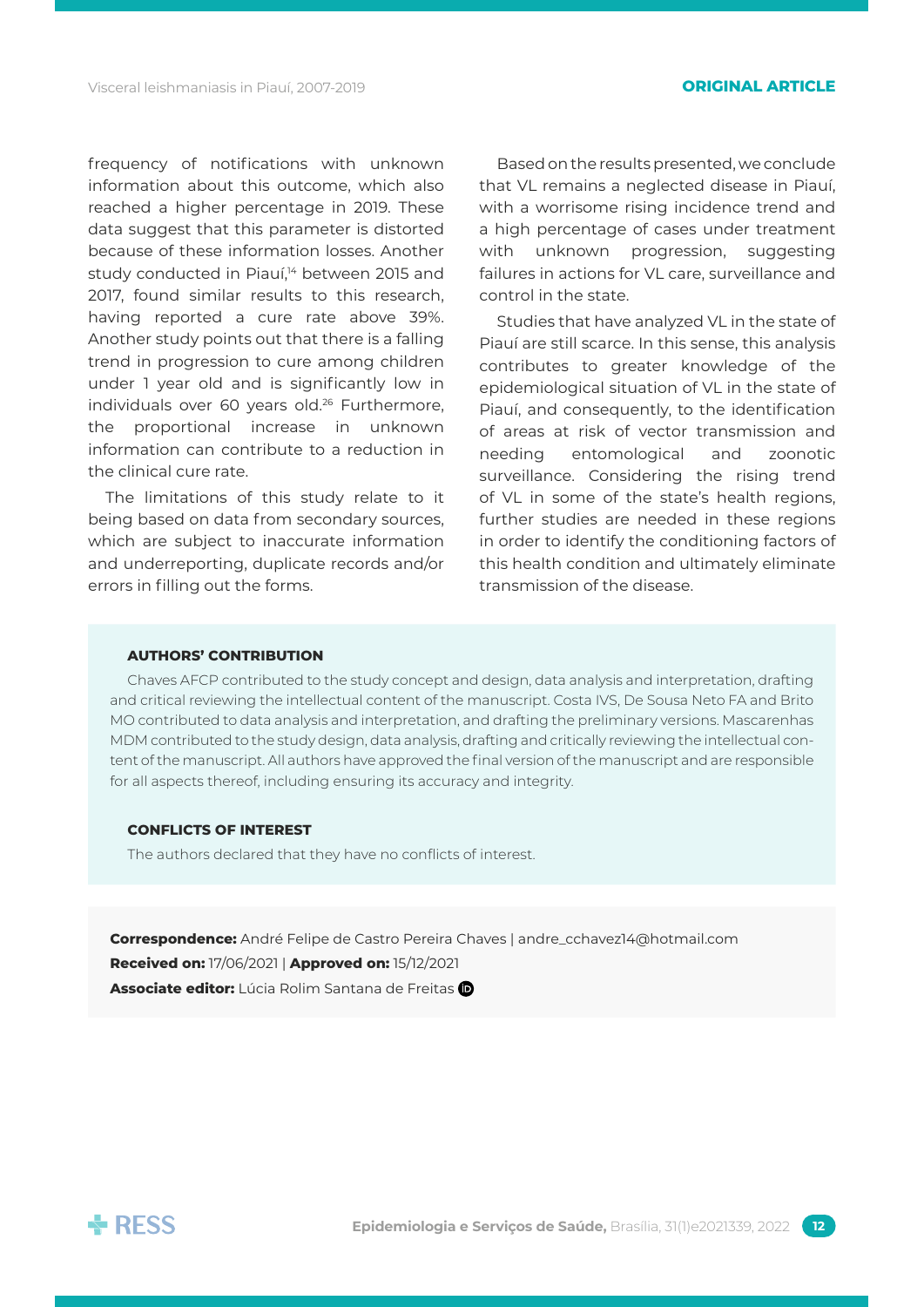# **References**

- 1. World Health Organization. Leishmaniasis. Key facts. 20 May 2021. Geneva: World Health Organization; 2021 [citado 2021 jul 15]. Available from: https://www.who.int/news-room/fact-sheets/detail/ leishmaniasis
- 2. Sevá AP, Mao L, Galvis-Ovallos F, Lima JMT, Valle D. Risk analysis and prediction of visceral leishmaniasis dispersion in São Paulo State, Brazil. Plos Negl Trop Dis. 2017;11(2).e0005353. doi: 10.1371/ journal.pntd.0005353
- 3. Moreira CM, Segundo AS, Carvalhosa AA, Estevam LS, Pereira SA, Moreira AM. Comportamento geoespacial da leishmaniose tegumentar americana no município de Tangará da Serra–MT. J Health Sci. 2016; 18(3):171-6. doi: 10.17921/2447-8938.2016v18n3p171-6
- 4. Negrão GN, Ferreira MEMC. Considerações sobre a leishmaniose tegumentar americana e sua expansão no território brasileiro. Rev Percurso. 2014;6(1):147-68. doi: 10.4025/revpercurso.v6i1.21375
- 5. Araújo TME, Félix ELS, Araújo OD, Chaves AFCP, Sousa ECCL. Coinfecção leishmaniose visceral-HIV em um estado brasileiro: aspectos sociodemográficos, clínicos e laboratoriais Rev Interd. 2020 [citado 2021 abr 01];13(1):1-13. Disponível em: https://revistainterdisciplinar.uninovafapi.edu.br/index.php/revinter/ article/view/1752/pdf\_466
- 6. Cavalcante FRA, Cavalcante KKS, Florêncio CMGD, Moreno JO, Correia FGS, Alencar CH. Human visceral leishmaniasis: epidemiological, temporal and spacial aspects in Northeast Brazil, 2003-2017. Rev Inst Med Trop Sao Paulo. 62:e12. doi: 10.1590/S1678-9946202062012
- 7. Organização Pan-Americana da Saúde. Leishmanioses: informe epidemiológico das Américas [Internet]. Brasília: Organização Pan-Americana de Saúde; 2020 [citado 2021 jun 1]. Disponível em: https://www.paho.org/leishmaniasis
- 8. Ministério da Saúde (BR). Departamento de Informática do SUS. Datasus: Tabnet informações de saúde, epidemiológicas e morbidade [Internet]. Brasília: Ministério da Saúde; 2021 [citado 2021 mar 08] Disponível em: http://www2.datasus.gov.br/DATASUS/index.php?%20area=0203
- 9. Mendes JR, Lopes AS, Sousa MSC, Silva MJM, Sousa PB, Chagas NS, et al. O Piauí como coadjuvante da leishmaniose visceral brasileira. Braz J Dev. 2020;6(3):11210-9. doi: 10.34117/bjdv6n3-114
- 10. Ministério da Saúde (BR). Secretaria de Vigilância em Saúde. Guia de vigilância em saúde [Internet]. 3. ed. Brasília: Ministério da Saúde; 2019 [citado 2021 fev 10]. Disponível em: https://bvsms.saude.gov.br/ bvs/publicacoes/guia\_vigilancia\_saude\_3ed.pdf
- 11. Ministério da Saúde (BR). Secretaria de Vigilância em Saúde. Departamento de Vigilância de Doenças Transmissíveis. Coordenação-Geral de Doenças Transmissíveis. Caderno de indicadores: leishmaniose tegumentar e leishmaniose visceral [Internet]. Brasília: Ministério da Saúde. 2018 [citado 2021 jun 1]. Disponível em: http://portalsinan.saude.gov.br/images/documentos/Agravos/LTA/Indicadores\_ Leishmanioses\_2018.pdf
- 12. Lemos MHS, Silva WC, Gomes FCS, Lages LP, Costa JO, Assis Júnior JDP, et. al. Epidemiologia das leishmanioses no estado do Piauí. Braz J Surg Clin Res. 2019;25 (2):53-7 [citado 2021 abr 07] Disponível em: https://www.mastereditora.com.br/periodico/20190103\_214829.pdf
- 13. Correia AVGM. Perfil clínico-epidemiológico da leishmaniose visceral em Teresina-PI [dissertação]. Rio de Janeiro (RJ): Fundação Oswaldo Cruz; 2015. Disponível em: https://www.arca.fiocruz.br/bitstream/ icict/13944/1/angela\_correia\_ioc\_mest\_2015.pdf
- 14. Farias HMT, Gusmão JD, Aguilar RV, Barbosa SFA. Perfil epidemiológico da leishmaniose visceral humana nas regiões de saúde do norte de Minas Gerais. Enferm Foco. 2019;10(2):90-6. doi: 10.21675/2357-707X.2019.v10.n2.1887
- 15. Guerra-Silveira F, Abad-Franch F. Sex bias in infectious disease epidemiology: patterns and processes. PLoS One. 2013;8(4): e62390. doi: 10.1371/journal.pone.0062390